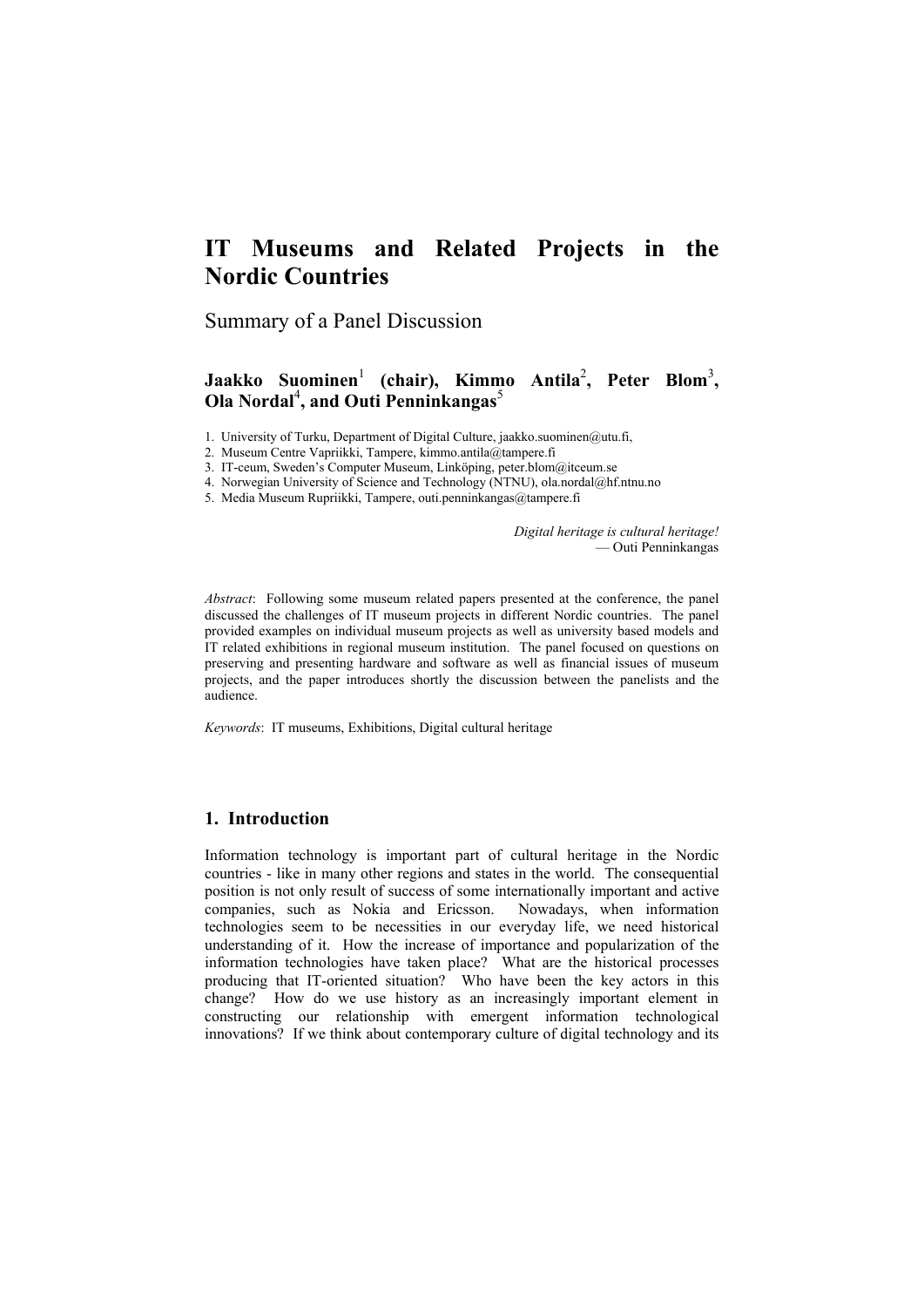future, we see processes of using and recycling past as an emerging trend in the future [9].

Museums have an essential role in dealing with questions of information technology and its history. However, there are certain challenges, when one introduces information technology to museums – not only as a pedagogical tool for presenting other issues – but an object and topic of technological cultural heritage. Who should take the responsibility to preserve and present history of computing and information technology, since they are quite new phenomena and not largely included in traditional museum exhibitions? Moreover, how should we do that?

For answering those questions, we organized a panel for the HiNC2 conference. The panel was a good addition to some conference papers, wherein they discussed the questions of museum work (see for example [10]). The panel focused on two major issues: 1) Questions of collecting, preserving, and exhibiting: relation between hardware, software and other materials, and 2) questions of funding: how to finance projects, how to institutionalize them and how to share knowledge about the best and the worst practices dealing with financial and other issues.

### **2. Panelists and Their Projects**

The panel discussion started, after the short introduction by the chair, **Jaakko Suominen**, with talks of panelists, where they introduced themselves and their museum projects. We selected the panelists, not only for gaining some sort of Nordic variety, but also for getting experiences on different kinds of museum projects.

**Kimmo Antila** works as a curator of museum centre Vapriikki, in Tampere, Finland. According to Kimmo Antila, the centre's concept is unique, because it presents quite widely different issues from history and archeology of Pirkanmaa and Tampere regions to industrial specialties, technology, and modern art and design. With its 360,000 items, the centre is one of the largest museums in Finland and probably best known from its major exhibitions of foreign cultures (such as China). In his preliminary talk, Antila wanted to underline questions of modern and contemporary technology in museum collections and exhibitions. When Antila started his work at the centre in 2004, he was a little bit amazed when he discovered that most of the installations about technological history focused on the first industrial revolution (before modern information technologies for example) and its machinery. He argued that presenting more modern or contemporary technology is more or less problematic for most of the museums. The other key argument Antila presented was that computing relates to so many different branches that people should noticed it, for example, when one is making an exhibition about textile industry. The use of computers and the new information technology is part of one period of (industrial) history in general.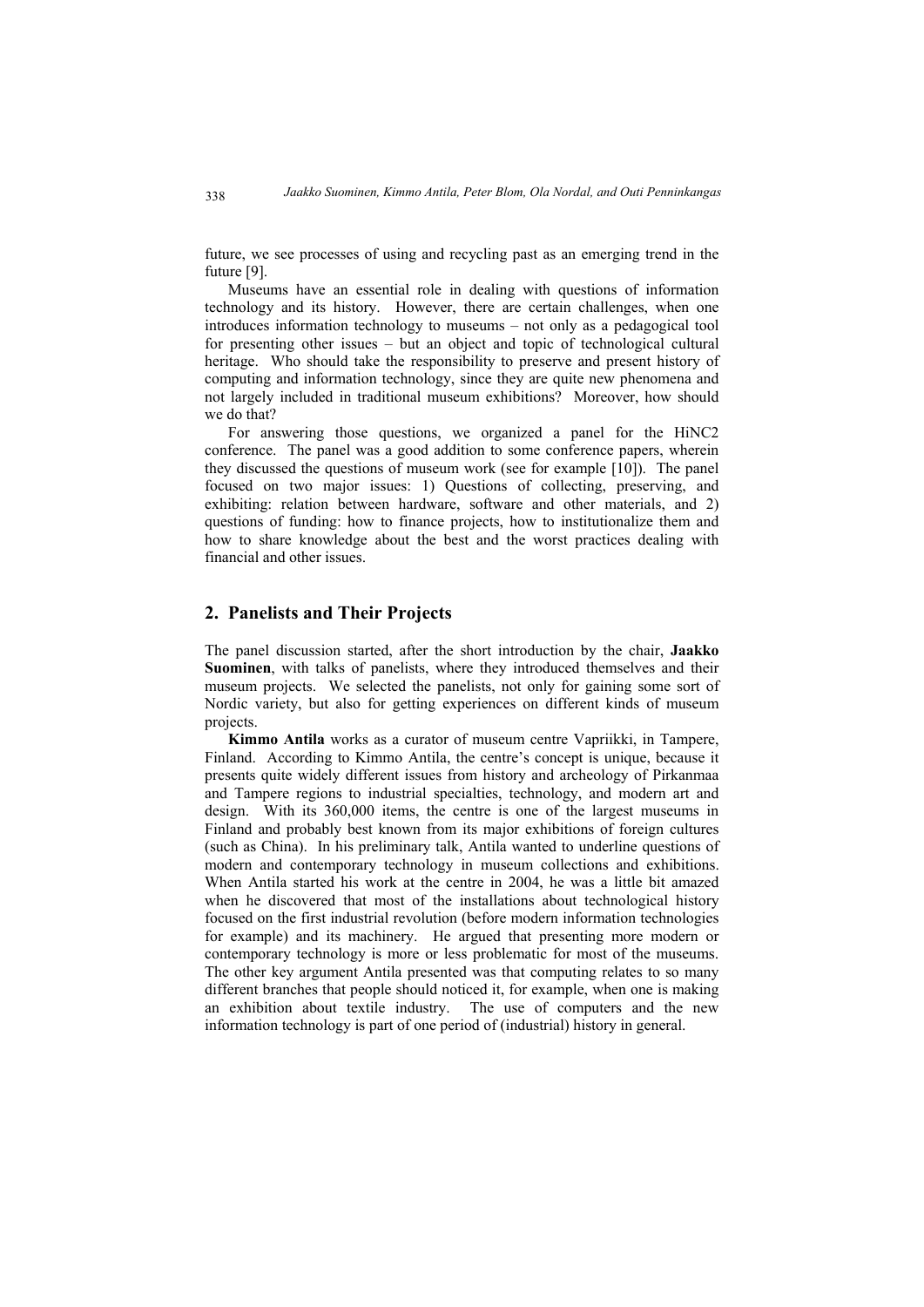In addition to Vapriikki, Antila mentioned the Helsinki Museum of Technology<sup>[1](#page-0-0)</sup>, which is a major player of the field as well. Helsinki Museum of Technology has also some machinery related to Finnish computing history, such as the early Finnish ESKO computer from the 1950s (on ESKO, see e.g. [6]) and Siemens 2002 mainframe installation used by the Finnish Cable Works in the early 1960s. The museum also has contracted computing museum collection of Jyväskylä (see [10]). Whereas Jyväskylä has focused on academic computing and mainframe installations, Helsinki museum of technology tries to concentrate on more modern information technology and smaller computers as well.

For conclusion of his introduction, Antila mentioned that Finnish research on history of computing has been very active lately. The research has helped making links and creating cooperation with museums. The co-work will be important and strengthened in the future.

After Mr. Antila's introductory remarks, the panel moved on to the next speaker, Mr. **Peter Blom**. He worked as a curator of IT-ceum, Sweden's Computer Museum, located in Mjärdevi Science Park, Linköping. The museum opened in 2004; its location is in Linköping because many important Swedish ITrelated corporations operated in the area, e.g. Saab, Luxor, Facit, and Ericsson. The Linköping Municipality, Linköping University, and Saab finance the museum, and for the seasonal exhibitions, it has had partners ranging from nonprofit foundations to the Nintendo Corporation. At the core of the museum is the main exhibition, "50 years of Computing in Sweden", covering the period from the Second World War to today. Like Kimmo Antila, Blom pointed out that the museums of history of technology and science are usually interested in older periods, and therefore the role of the IT-ceum is somewhat different. Blom underlined, for example, that most of the IT-pioneers are still alive so one can get first hand information on the issues of computing, which is not a case with many other technologies.

We can also see the IT-ceum's different role in its mission. Peter Blom noted, that IT is changing society rapidly (or society changes IT rapidly) and the museum hopes that people can make choices about their future by knowing and evaluating the past and the present. Therefore the museum wants to present the latest discoveries and technologies as well. IT-ceum has done that, for example, by making exhibitions on the latest technological discoveries cooperating with the Swedish Defence Research Agency. In addition, co-operation exist with Swedish national science museum and other major players.

IT-ceum is very keen on dialogue with schools in the area; it is trying to create a neutral discussion base for the public about IT-related issues. The museum has lately had exhibitions on visual digital culture and digital games. These areas, which have probably been some times in the computing marginal, have provided opportunities for testing the limits of computing. Today, they form a major part of digital culture.

The next speaker came from Norway. **Ola Nordal** is currently writing a book on the IT-history of the Norwegian University of Science and Technology

<sup>1</sup> http://www.tekniikanmuseo.fi/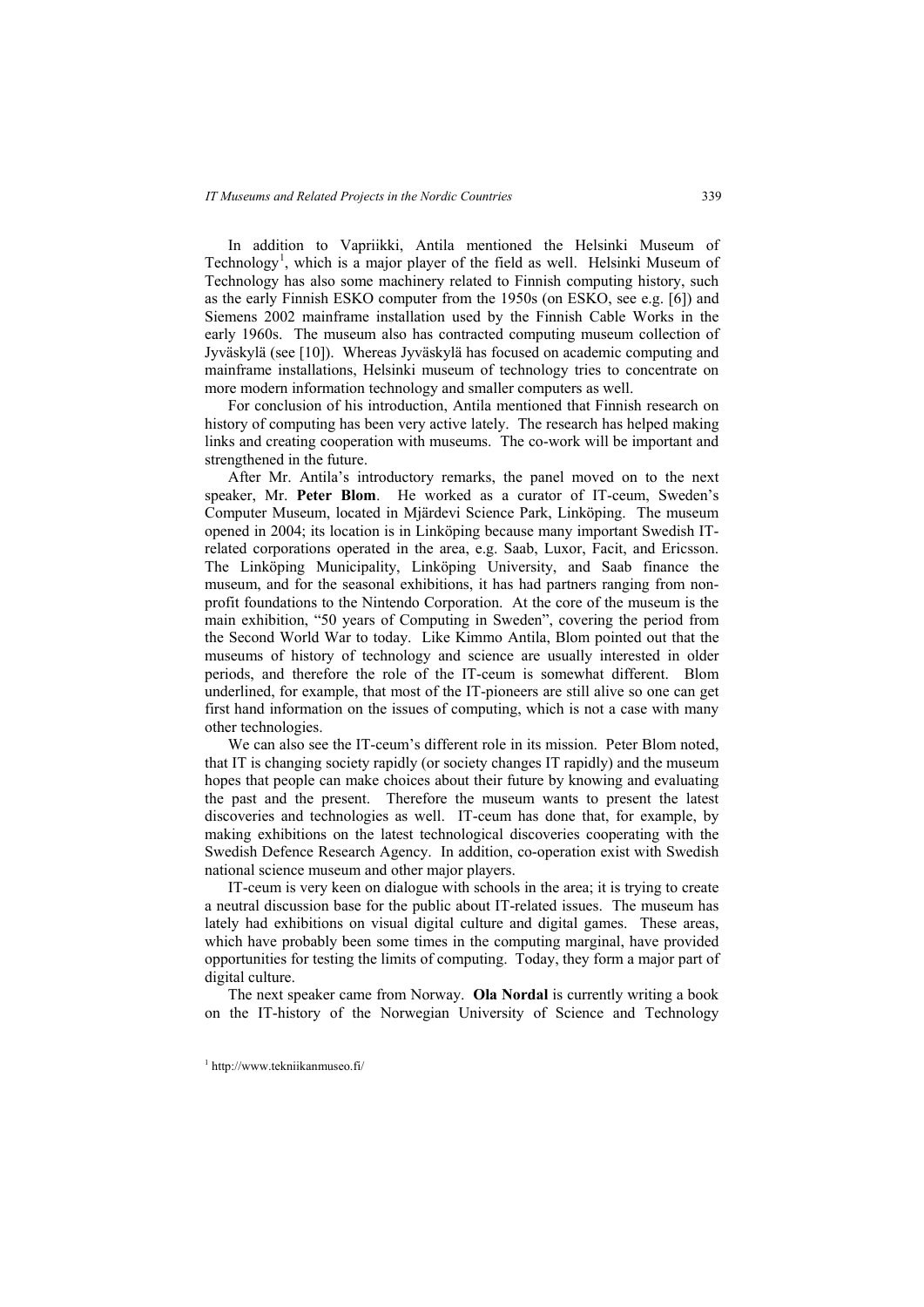(NTNU) in Trondheim. He has also participated in a project dealing with collections of the university's computer items, which they nowadays display in a small scale. Nordal mentioned that there is no such thing as a computer museum currently in Norway, although the Norwegian Museum of Science and Technology in Oslo<sup>[2](#page-0-1)</sup> has some objects of Norwegian IT history in its permanent exhibition. In addition, the Norwegian Telecom Museum<sup>[3](#page-0-0)</sup> has some artifacts and exhibitions on computing. There is no organized collecting of computing material in Norway, and Norwegian University of Science and Technology's 1000 object collection is one of the largest IT-related museum collection in Norway. The collecting started in the 1980s and the 1990s by some enthusiasts of the Department of Computer Science. They wanted to preserve valuable historical IT items, such as two Danish GIER computers that were used by the university in the early 1960s (see [3]; 2005 [8]; [5]).

The museum project has some short-term and long-term goals. Museum project will organize, document and make catalogues about the collection as well as exhibit collections. Long-time goal is to gain a status of national computing museum or built up technical or university museum of Trondheim, where they would install the collection. Now, the project is preparing a number of small exhibitions displaying functional computers, so visitors can experience the tactility, feel, and sound of the equipment - and not just see a "dead" computer on display.

**Outi Penninkangas,** Curator of Media Museum Rupriikki, Tampere, began her talk by describing daily routines of her museum. Rupriikki started its work at 2001. In the first phase, the local media and communication firms such as the Aamulehti newspaper and Elisa telephony operator cooperated with City of Tampere and University of Tampere to organize it. Officially, they opened the museum to the public in 2003 for promoting history of communication and role of media in society. Different types of communications such as history of newspapers, telephony, radio, television, as well as information technology divide Rupriikki into sections. IT section of the museum was co-produced by the Department of Hypermedia Studies at the University of Tampere, and the section was focused on three different topics were IT-related issues are essential: work, home (daily life) and gaming, which is also one of the research focus areas of the Hypermedia Laboratory. The purpose of the IT section is, for example, to visualize to visitors questions of the Internet, change in computer memory capacity, personal computing, and in gaming cultures. Due to rather limited collections of computer objects of Tampere museums, the local microcomputer club (Pirkanmaan mikrotietokonekerho) donated the IT artifacts. After its opening, Rupriikki discovered the great challenges of exhibiting IT related issues interestingly. Therefore, today, the museum is trying to find new ways of cooperation for improving its exhibitions. Museum needs academic connections but also help provided by the local computer hobbyists. One current project by an enthusiast is to produce a system where the public can come to the museum with

<sup>2</sup> http://www.tekniskmuseum.no/

<sup>3</sup> http://www.telemuseum.no/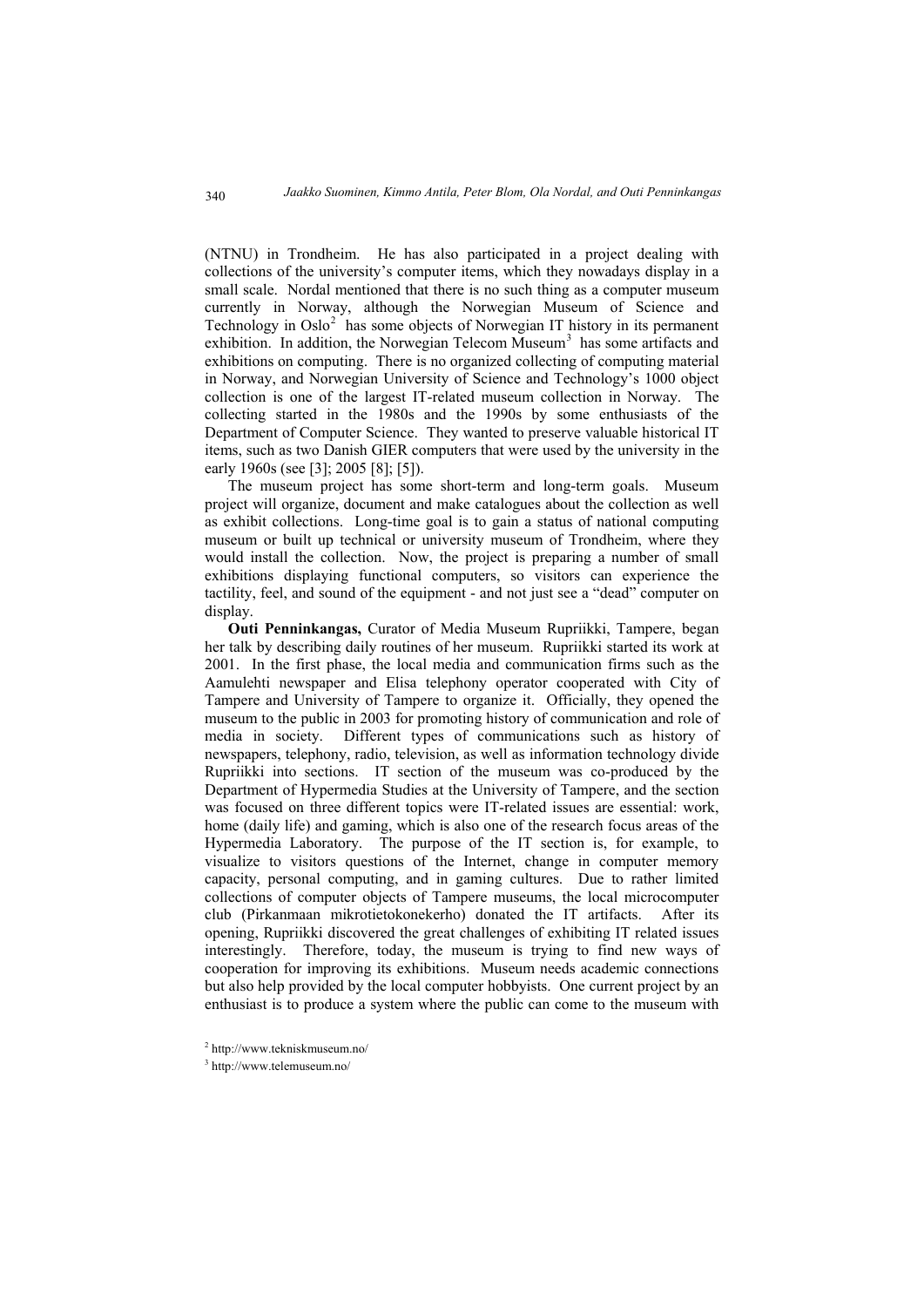their old data in floppy disks. During their visit, they will transfer the data to usable, modern format, stored in CDs or DVDs. The project is still under construction.

In addition to basic IT exhibition, Rupriikki has some special, thematic exhibitions. Curator Outi Penninkangas mentioned two projects in particular. In 2006, Rupriikki organised an exhibition focused on Commodore computers, which were most important home computers in Finland and in many other countries as well, especially during the mid-1980s. The proposition for the exhibition came from a local computer vendor, Triosoft. It was among the earliest firms in Finland starting business with Commodore hardware and software (such as games) in the early 1980s. In the beginning, the museum was a bit skeptical of how to get working computer installations to the exhibition, but the project proved to be a great success. With the help of ten working Commodores loaded with games and other software, museum gained new audience, which has never before visited in Rupriikki – or in some cases – any other museum after visitors' childhood. The visitors were fascinated with the possibility of using machines, playing games, hearing sounds and trying to remember how it was like to program some BASIC code with their own Commodore 64 machines.

Another project Penninkangas mentioned was the 10th anniversary exhibition for the Mindtrek conference. The idea of the exhibition came from the conference organizers, who provided some documented material and multimedia works produced for Mindtrek competition during its ten years history. The works consists of e-learning applications, multimedia art, internet solutions, as well as games. During that project, the staff of Rupriikki realised again big challenges of presenting history of information technology and software. Although the multimedia works can be only ten years old, it could be difficult to find working hardware and right operating systems for the presentation, in order to create authentic surroundings for the experience.

## **3. Hardware, Software, and Documentation**

Lately, interest towards questions of history of software and software cultures has emerged in academia (for the emergence of software issues, see for example [1, 4, and 7]). Therefore, we wanted to touch upon relation between hardware, software and other forms of computing in this panel as well. The panelists were asked several questions by the chair: How to choose what to preserve and what to present? Could you comment on the relation between hardware and software in IT-history and IT-history oriented museums? Is there anything new in these topics to discuss?

Outi Penninkangas opened discussion by mentioning Police Museum of Finland in Tampere, which will open in 2008. The museum will present the whole information system used by police in the earlier days. That sort of presentation of the information system was a good idea in Penninkangas' opinion due to the fact that police work has been changing, like many other types of work, since computers arrived at their workplace. TietoEnator, a Finnish-Swedish firm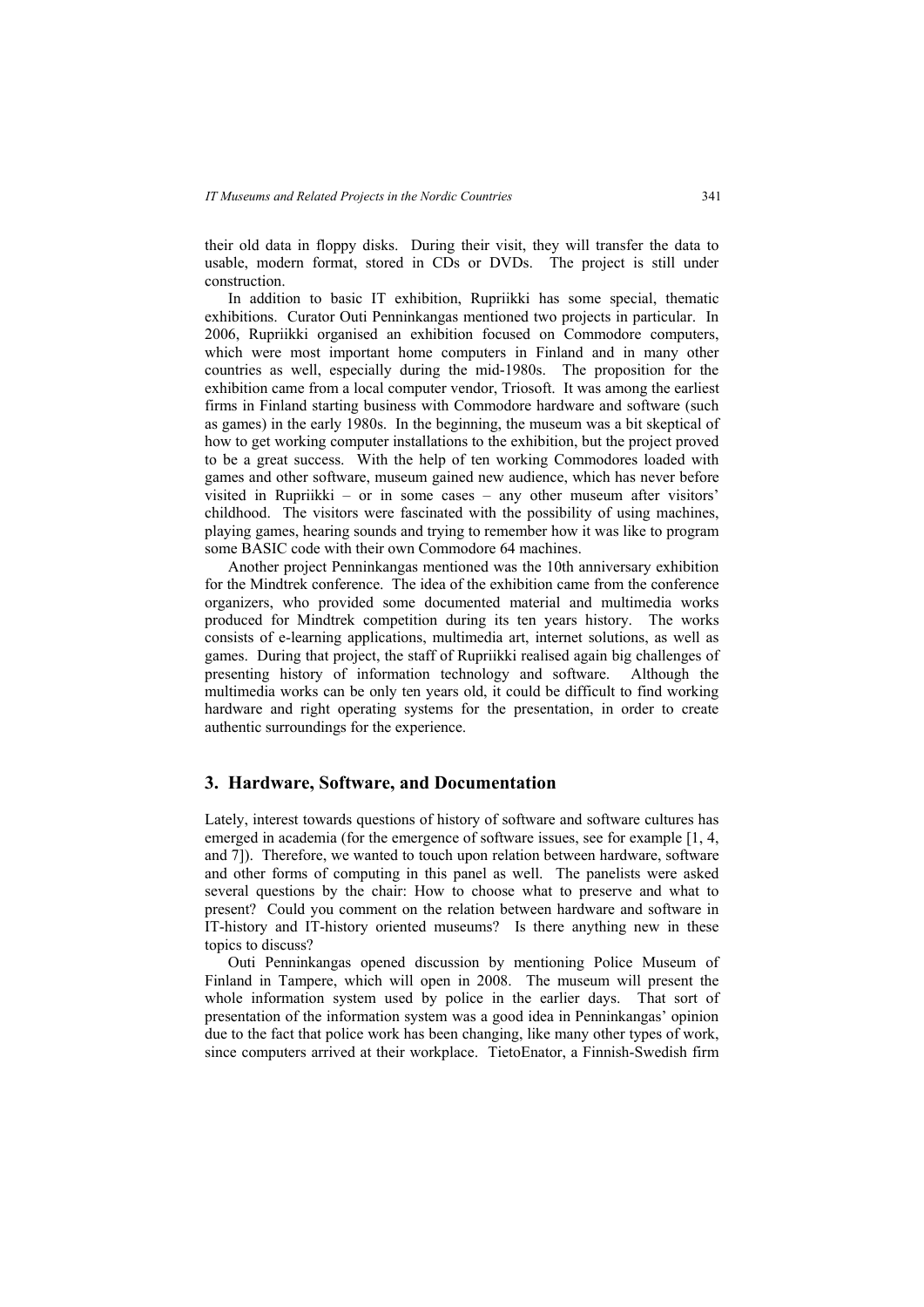which has made the information system, is participating in the museological documenting work of the system.

Peter Blom wanted to emphasize that the question of preserving and conserving does not relate only to software: hardware will not last forever either. Lots of interesting software is stored on tapes, and it is difficult to run them anymore. Moreover, if one manages to transfer the old software to new data systems there is still the open question of how to present it. Therefore, it is a problem of many dimensions, which IT-ceum in Sweden is trying to solve in its exhibitions. Mr. Blom referred to Outi Penninkangas' earlier speech and nodded that it is very nice to get enthusiasts, who can help with these kinds of issues.

Ola Nordal pointed out that software also is a hardware problem - and a literature problem. One needs three things to make the software run; 1) the actual software media (disk, tape, cards, and so on), 2) a machine that can operate the software, and 3) the documentation of the software. Therefore, the philosophy of the Trondheim collection is to try to collect all three, not only the boxes.

Kimmo Antila referred to a new project about Finnish innovations. The project will put a strong emphasis on regional innovation systems and major important innovations in the Tampere region. Antila revealed that most of them are IT-related: mobile phones and different kinds of software. In his opinion innovations systems are, as an exhibition topic, very hard issue to work with. Therefore, museum needs close cooperation with researches who had been involved with the innovations and projects. It is almost impossible for museum curator to analyse the theme or get anything out of manual by him/herself.

Mr. Antila mentioned also his own research and publication project about history the Digital Media Institute in Tampere University of Technology. The institute was a vital actor in the 1980s and the 1990s pushing towards lots of research and development projects with companies, and Antila used oral historical methods in his studies about the institute.

After the panelists' addresses, the audience had an opportunity to comment on issues mentioned. One audience remark was to put emphasize on questions of programmers and ideas behind the old software, which could be demonstrated without actual software itself. Another point was that one can use emulators for running old software, we do not need old functional hardware in every case.

John Impagliazzo asked about Danish and Icelandic projects related to computer museums or to the preservation of computer history; participants from those countries completed the Nordic museum picture by telling briefly about their national projects. In Iceland, there is a special interest group on history in data processing society. The group is for instance encouraging people to write down their memoirs on computing. In addition, the group is planning to conduct interviews with some veterans in companies (in steel industry for example) and computer related institutions.

A Danish colleague told about a huge cellar in Copenhagen, which is full of old equipment, software, manuals, and other material. The project group has already created a virtual museum onto the internet $4$  and has received some

<sup>4</sup> See http://datamuseum.dk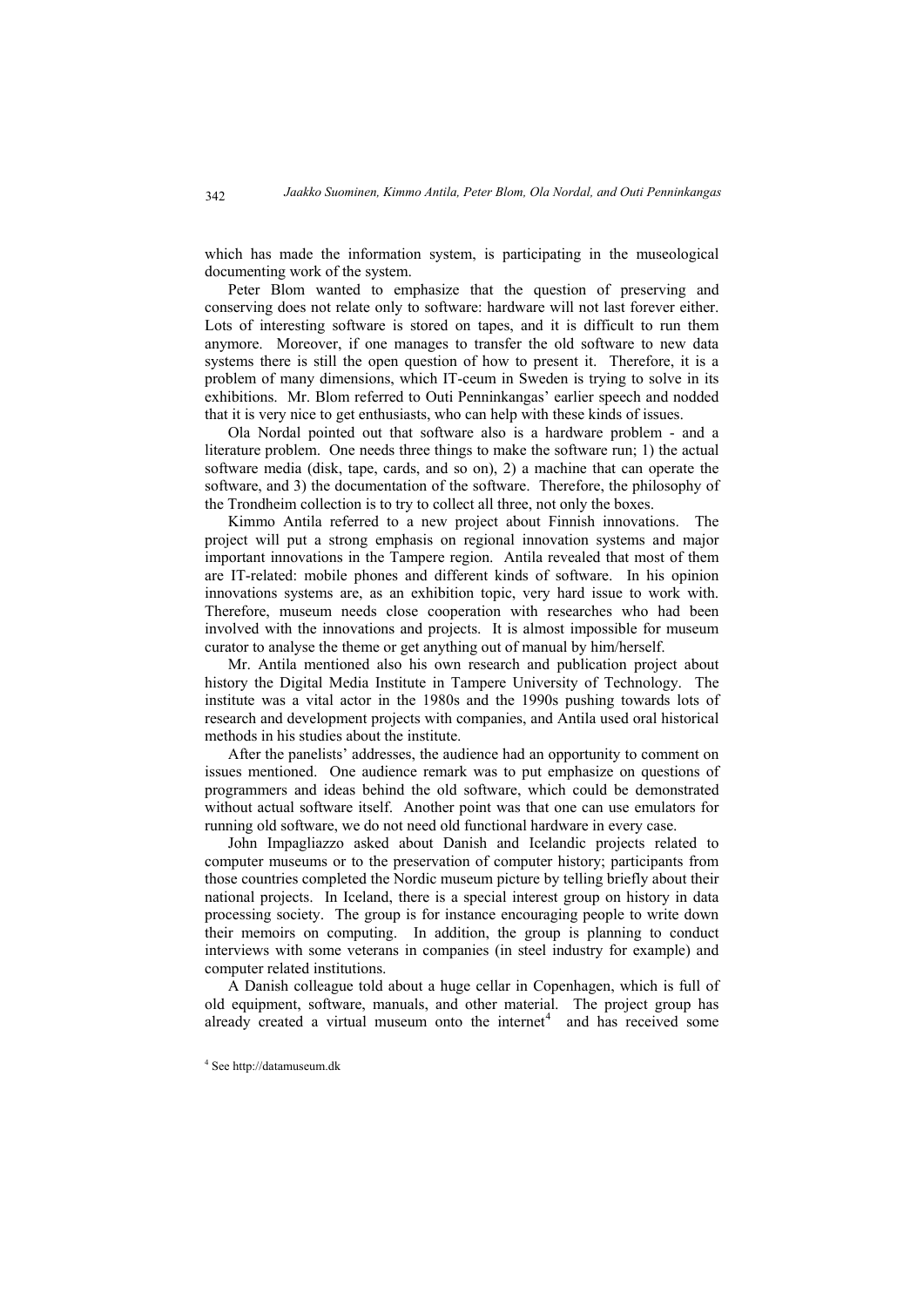funding from local authorities. They hope that opening of the museum will occur in next few years.

## **4. Financing the Projects**

One key factor of the museum project is funding. Panelists were asked to tell about good practices, how to finance museum related projects and how to secure continuation in difficult situation where number of museums is large. Would it be possible to combine local, national, and international funding in private and public level?

Peter Blom started his answer by mentioning that one way is to seek national status of a computer museum, but this kind of process would take five to ten years. Therefore, IT-ceum in Sweden is trying to find alternative ways to get funding. Currently, they have three major partners, who are not eager to finance the project for years. Therefore, the seeking of other solutions is essential. One resolution is to put exhibitions on the road, which is a good possibility because the museum is in Linköping, not in Stockholm with a large population, other tourist attractions, and huge number of potential museum visitors. Touring helps also getting funding from private partners, who are happy if the exhibition gets a wider audience. Moreover, this is one way to obtain the omnipresent national status of a computer museum.

According to Ola Nordal, Trondheim does not have finance strategy yet, but if the collection is well documented and catalogued, it is lot more difficult to squander it and probably easier to get funding for it. Nordal was quite optimistic about getting funding, because history of computing is relatively interesting topic currently compared to many other areas of cultural or technological heritage.

Outi Penninkangas added wisely, that before receiving governmental funding one have to admit that digital heritage is part of our cultural heritage. She stated that museums in Finland are somewhat lazy in applying funding for governmental sources for these sorts of purposes. Ministry of Education in Finland has, for instance money for information society projects for museums, but so far there has not been much interest of executing history of computing related projects.

Kimmo Antila admitted that he is quite doubtful with the idea of getting sponsorship money, although they had managed to gain small sum of private funding for some projects. For constant work and big exhibitions, one has to have public finance for international, national, or regional sources or from some private foundations. For example in Finland, there are several private foundations, which support industrial heritage and history of technology research projects and exhibitions, including history of computing. Antila agrees with Outi Penninkangas in the issue that major governmental bodies do not see yet the importance of history of modern technology.

The audience participated actively in the discussion with the panelists. Oddur Benediktsson from Iceland claimed Nordic or European level cooperation, which could most likely help in getting projects financed. Peter Blom answered and told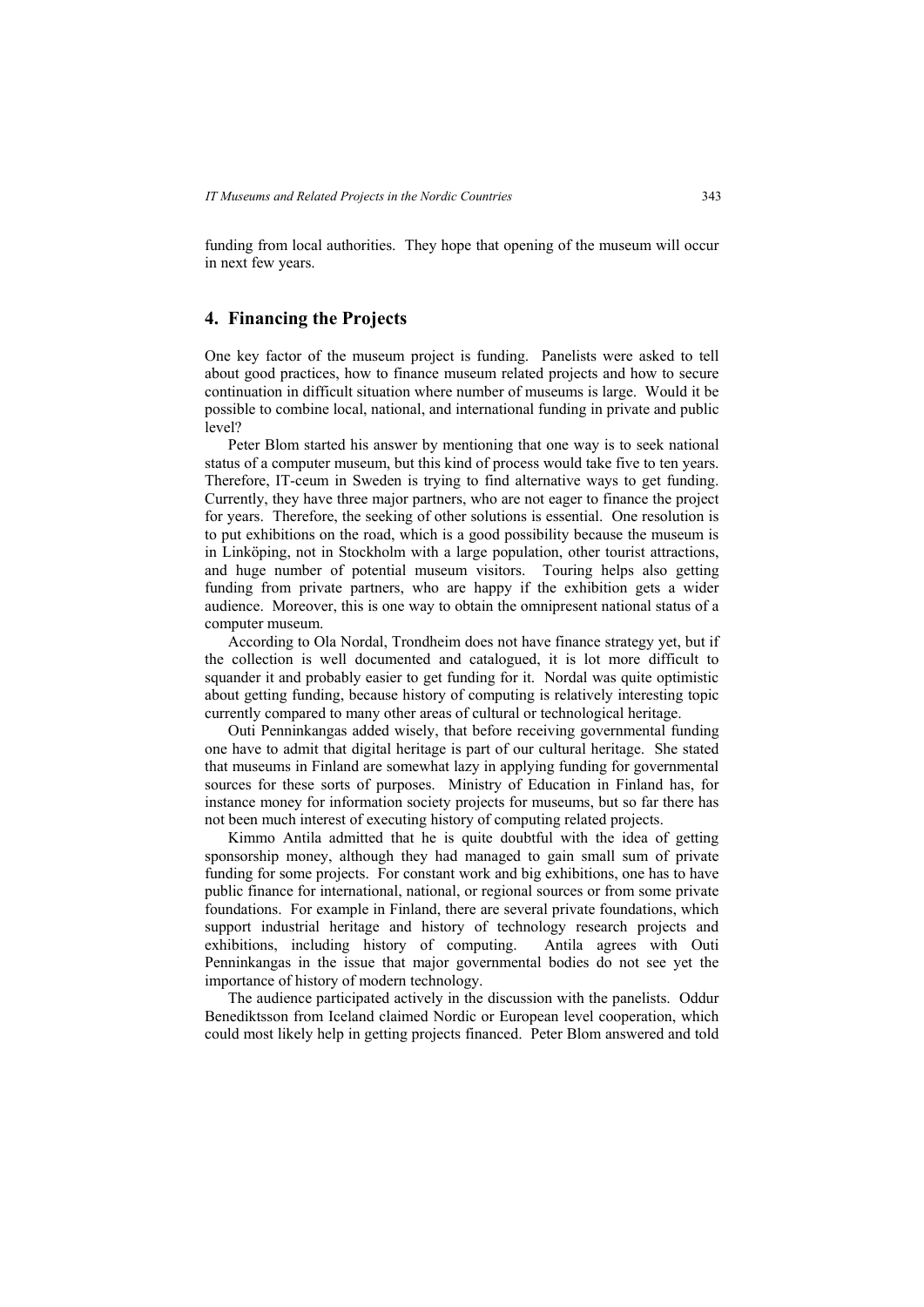a little about financing of Nordic bodies for their projects. He emphasized that it is important so seek funding from a right stock and from right places.

Kimmo Antila started to think about possibility of using culture and knowledge export funding sources. He told about a Korean colleague he met at the International Committee for the History of Technology (ICOHTEC) conference who was interested in Nordic IT history. These factors were combined, particularly in a book by Manuel Castells and Pekka Himanen [2]; the combination would be used in showing international importance of the Nordic social and technological model.

Emmi Tittonen described briefly financial issues of the Jyväskylä museum project in Finland (see also [10]). After struggling some years for getting money for rents the project received some funding from the Ministry of Transportation and Communication for documenting work. When museum collections moved to another location, the Ministry of Education and the City of Jyväskylä, and some other governmental bodies helped in covering the expenses. Still, it is difficult to get money, even for the rents, and the museum activists have to seek different possibilities for funding.

John Impagliazzo asked, if the national IT societies have active role in preserving IT heritage, which they have in USA, for example. He believes that the societies would make good players to lobby for historical research and preserving projects. Per Lundin and other Swedish colleagues briefly mentioned the Swedish research project connected to Swedish IT society. The project has also some sponsors.

A colleague from Denmark, participating in Danish computer museum project asked if the panelists had experiences of some sort of "interface problems" with well-established national science and technological museums. Kimmo Antila answered that he does not believe that there would be such problems in large scale. Antila demanded building of the Nordic network of museums related to history of computing. That kind of network is needed for comparing and sharing experiences in the situation, where we have shared problems and similar goals to aim in different countries. Even though one has to admit, that museums also compete with each other (at least in national level), the co-work is essential.

## **5. Conclusion**

The panel discussion showed that there is a huge need for work related to computing history. The work needs not only historical, technological, and museological efforts, but also public relations and discussion. Hence, we hope the panel motto "Digital heritage is our cultural heritage" to become a common and shared conception. For gaining these objectives, we will need more international cooperation. Probably the next HiNC conference will reveal how we have succeeded in these attempts.